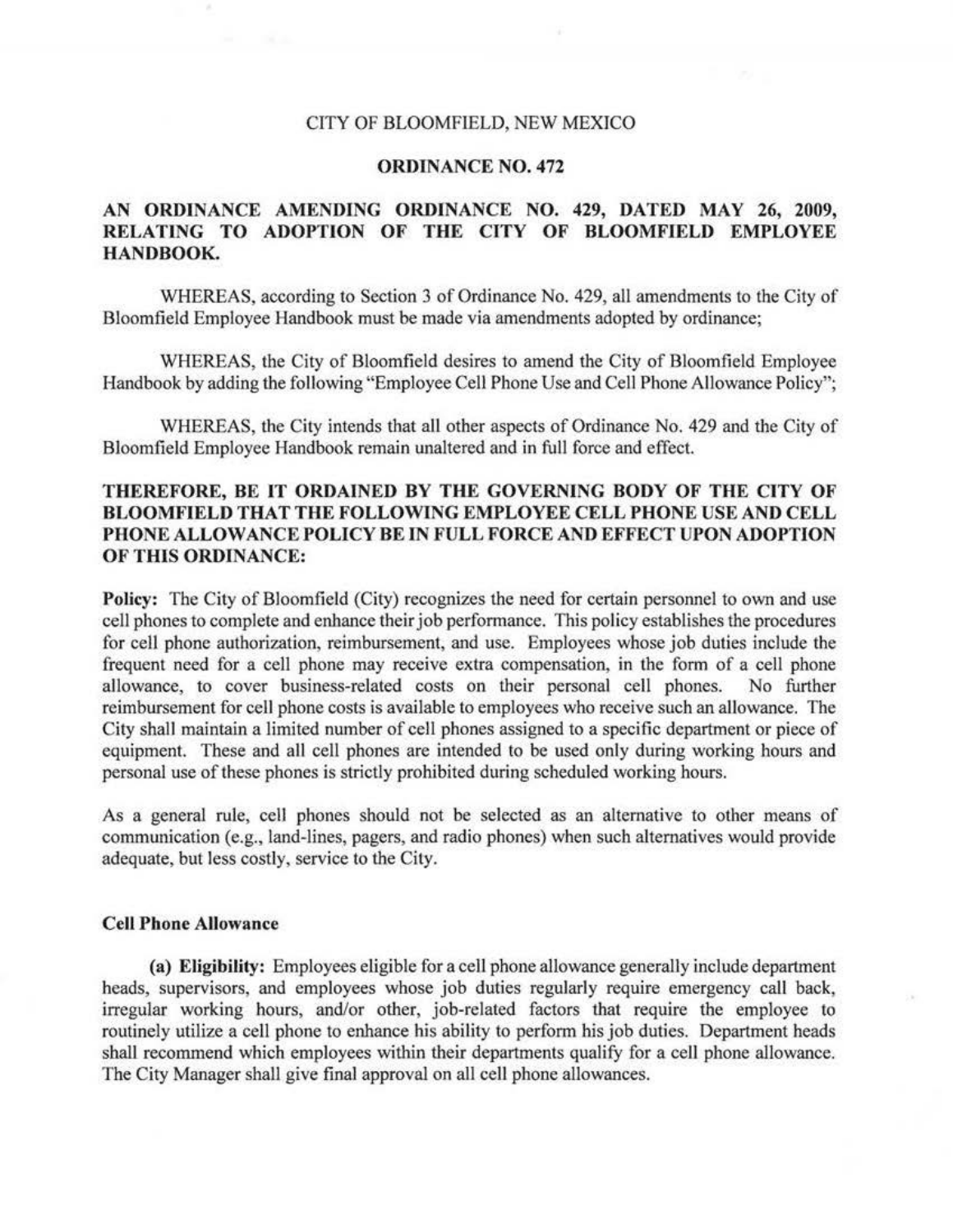(b) Allowance Amount: The standard, monthly, cell phone allowance amount shall be \$35.00. No, further reimbursement for cell phone costs is available to employees who receive an allowance.

(c) Allowance Payment: The approved, cell phone allowance will be paid in twelve (12), monthly allotments as part of the employee's second paycheck of each month and will be subject to all, applicable payroll taxes. This allowance does not constitute an increase to base pay, and will not be included in the calculation of percentage increases to base pay due to salary increases, promotions, etc. and does not affect the employee's retirement.

Employee Responsibilities: The employee must retain an active cell phone contract as long as a cell phone allowance is in place. The employee must provide his department head and the City's Information Technology Department with his current, cell phone number and immediately notify both parties if the number changes. Employees receiving a cell phone allowance are expected to carry their cell phones on their persons both on and off duty and respond when called for City business.

Employees may choose the cellular service provider and plan design of their choice. Because the employee owns the cell phone personally, and the allowance provided is taxable income, the employee may use the phone for both business and personal purposes as needed. Use of the phone in any manner contrary to City policies or local, state, and/or federal laws will constitute misuse, and will result in immediate termination of the cell phone allowance and/or disciplinary action up to and including termination.

If, prior to the end of the cell phone contract, a personal decision by the employee, employee misconduct, and/or misuse of the phone result in the cell phone allowance being discontinued or the need to end or change the cell phone contract, the employee will bear the cost of any fees associated with that change or cancellation. For example, if an employee resigns and no longer wants to retain the current cell phone contract for personal purposes, any cancellation charges will be the employee's responsibility.

Any and all costs associated directly or indirectly with an employee's cellular telephone contract above the amount paid by the allowance are the responsibility of the employee. *It* is not expected that the amount of the allowance will always cover the total cost of the service plan, since it is expected that the communication device will be used for personal use as well as business use. The cellular telephone allowance does not permit the employee to violate the City's other policies regarding cell phone usage, including personal use of cell phones while on City time.

All decisions regarding the granting, denial, and removal of a cellular telephone allowance are entirely at the discretion of the City Manager and are non-grievable as well as non-appealable.

Depa rtment Assigned Cell Phones: City-owned cell phones assigned to departments shall be used on an as-needed basis during the work day and are intended solely for City business use. Personal use of such phones for anything other than a personal emergency shall subject the employee to disciplinary action and require appropriate reimbursement to the City.